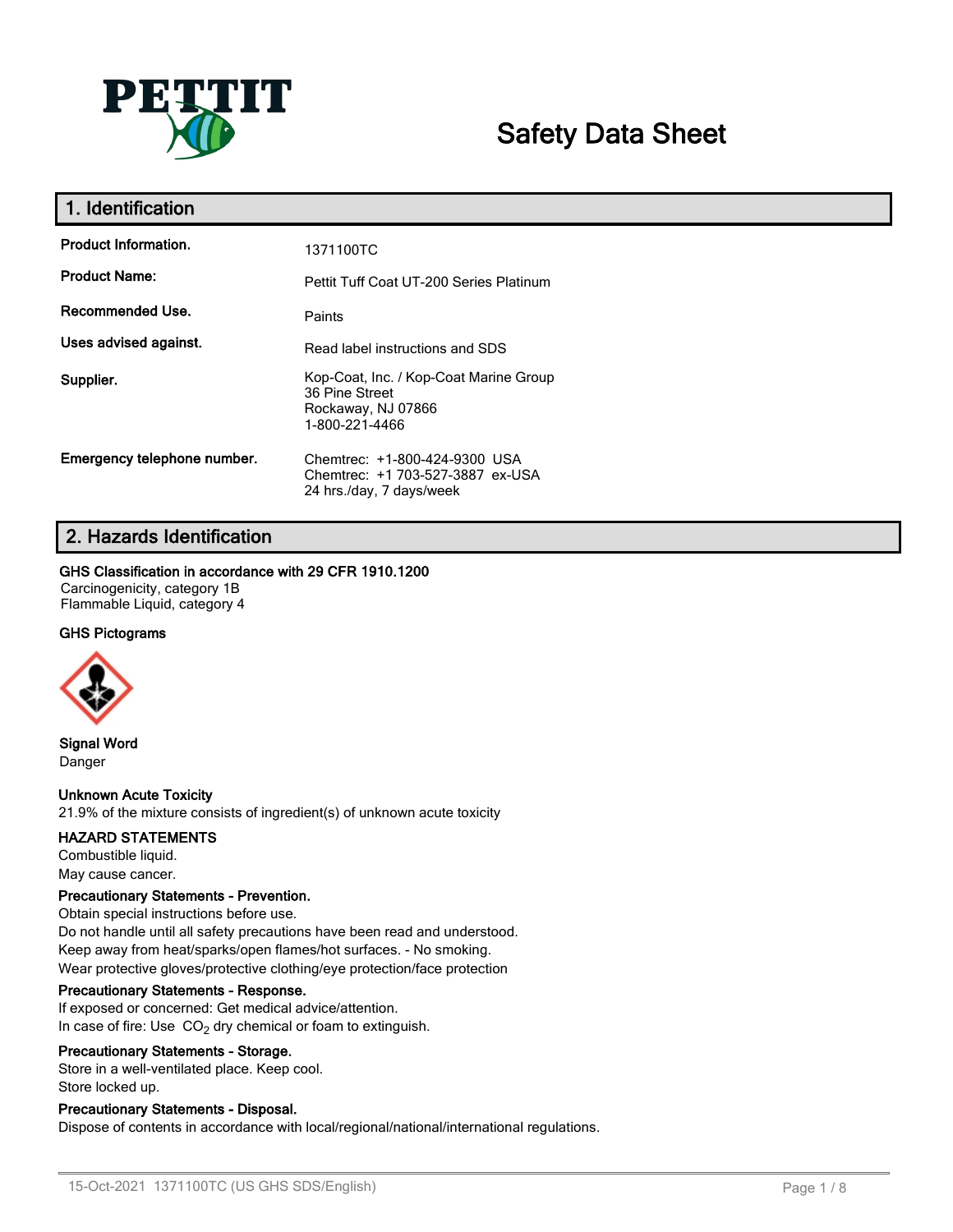## **3. Composition/Information on Ingredients**

| <b>Chemical Name</b>                         | CAS-No.    | <u>Wt. %</u> |
|----------------------------------------------|------------|--------------|
| Calcium carbonate (Limestone)                | 1317-65-3  | $10 - 25$    |
| Hydrotreated aliphatic petroleum distillates | 64742-52-5 | $2.5 - 10$   |
| Titanium dioxide                             | 13463-67-7 | $2.5 - 10$   |
| Diethylene glycol monoethyl ether            | 111-90-0   | $2.5 - 10$   |
| Zinc oxide                                   | 1314-13-2  | $0.1 - 1.0$  |
| Talc                                         | 14807-96-6 | $0.1 - 1.0$  |
| Triethylamine                                | 121-44-8   | $0.1 - 1.0$  |
| Ammonium hydroxide                           | 1336-21-6  | $0.1 - 1.0$  |

The exact percentage (concentration) of composition has been withheld as a trade secret.

## **4. First-aid Measures**

### **Description of first-aid measures.**

### **General advice.**

Move victim to a safe isolated area. When symptoms persist or in all cases of doubt seek medical advice. Call a poison control center or doctor for treatment advice.

### **Inhalation.**

Move to fresh air. Apply artificial respiration if victim is not breathing. Call a poison control center or doctor for treatment advice.

### **Skin contact.**

Wash off immediately with soap and plenty of water. Remove all contaminated clothes and shoes. Remove and wash contaminated clothing before re-use. Call a poison control center or doctor for treatment advice.

### **Eye contact.**

Immediately flush with plenty of water. After initial flushing, remove any contact lenses and continue flushing for at least 15 minutes. Call a poison control center or doctor for treatment advice.

### **Ingestion.**

Do not induce vomiting unless directed to do so by a physician or poison control center. Never give anything by mouth to an unconscious person. If swallowed, call a poison control center or doctor immediately.

### **Symptoms.**

See Section 2 and Section 11, Toxicological effects for description of potential symptoms.

### **Notes to physician.**

Treat symptomatically.

### **5. Fire-fighting Measures**

### **Extinguishing media.**

### **Suitable extinguishing media.**

Use:. Dry powder. Alcohol-resistant foam. Carbon dioxide (CO<sub>2</sub>). Water may be used to cool and prevent the rupture of containers that are exposed to the heat from a fire.

### **Extinguishing media which shall not be used for safety reasons.**

Water may be unsuitable for extinguishing fires.

### **Special hazards arising from the substance or mixture.**

Vapors may travel to areas away from work site before igniting/flashing back to vapor source. Thermal decomposition can lead to release of irritating and toxic gases and vapors. Most vapors are heavier than air. Vapors may spread along ground and collect in low or confined areas (sewers, basements, tanks). Vapors may travel to source of ignition and flash back. Air/vapor mixtures may explode when ignited. Containers may explode when heated.

### **Advice for firefighters.**

Evacuate personnel to safe areas.As in any fire, wear self-contained breathing apparatus pressure-demand, MSHA/NIOSH (approved or equivalent) and full protective gear.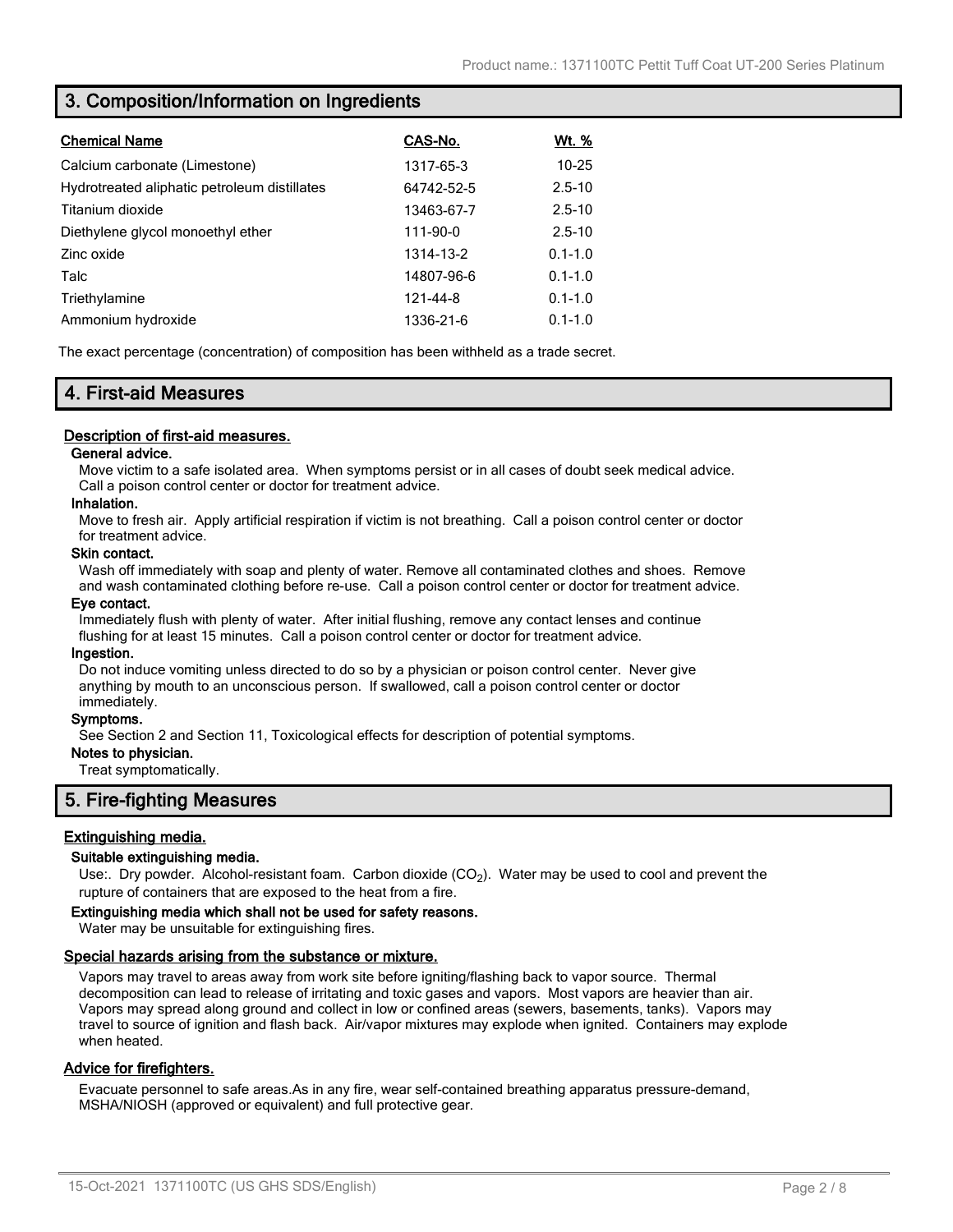### **6. Accidental Release Measures**

#### **Personal precautions, protective equipment and emergency procedures. Personal precautions.**

Avoid contact with skin, eyes and clothing. Ensure adequate ventilation, especially in confined areas. All equipment used when handling the product must be grounded. Eliminate all ignition sources (no smoking, flares, sparks or flames in immediate area). Wear protective gloves/clothing and eye/face protection. Stop all work that requires a naked flame, stop all vehicles, stop all machines and equipment that may cause sparks or flames. Do not breathe vapors or spray mist. Avoid exceeding of the given occupational exposure limits (see section 8). Thoroughly decontaminate all protective equipment after use.

#### **Advice for emergency responders.**

Refer to protective measures listed in sections 7 and 8. Use personal protection recommended in Section 8.

### **Environmental precautions.**

Prevent further leakage or spillage if safe to do so. Do not allow material to contaminate ground water system. Prevent entry into waterways, sewers, basements or confined areas. See Section 12 for additional Ecological information.

### **Methods and materials for containment and cleaning up.**

#### **Methods for Containment.**

Absorb with earth, sand or other non-combustible material and transfer to containers for later disposal. Prevent further leakage or spillage if safe to do so. Pick up and transfer to properly labeled containers. Clean contaminated surface thoroughly. Ground and bond containers when transferring material. Take precautionary measures against static discharges. Use personal protective equipment. Remove all sources of ignition.

### **Methods for cleaning up.**

Prevent further leakage or spillage if safe to do so. Keep away from open flames, hot surfaces and sources of ignition. Keep in suitable and closed containers for disposal. All equipment used when handling the product must be grounded. Keep combustibles (wood, paper, oil, etc) away from spilled material. Ventilate the area. Use personal protective equipment as required. Shut off ignition sources; including electrical equipment and flames. Clean contaminated objects and areas thoroughly while observing environmental regulations. Never return spills in original containers for re-use.

### **Reference to other sections.**

See section 8 for more information.

### **7. Handling and Storage**

### **Conditions for safe storage, including any incompatibilities.**

#### **Advice on safe handling.**

Avoid contact with skin, eyes and clothing. Handle in accordance with good industrial hygiene and safety practice. Keep away from open flames, hot surfaces and sources of ignition. Do not pressurize, cut, weld, braze, solder, drill, grind, or expose container to heat, flame, sparks, static electricity, or other sources of ignition. Wash hands before breaks and immediately after handling the product. All equipment used when handling the product must be grounded. Take precautionary measures against static discharges. Do not breathe vapors or spray mist. Use according to package label instructions. Ground and bond containers when transferring material.

#### **Hygiene measures.**

Handle in accordance with good industrial hygiene and safety practice for diagnostics. Do not eat, drink or smoke when using this product. Remove and wash contaminated clothing before re-use. Avoid contact with skin, eyes and clothing. Wash hands before breaks and immediately after handling the product.

### **Storage Conditions.**

Keep container closed when not in use. Keep in properly labeled containers. Keep containers tightly closed in a dry, cool and well-ventilated place. Store in accordance with local regulations. Keep from freezing. Keep away from food, drink and animal feedingstuffs. Keep away from heat, hot surfaces, sparks, open flames and other ignition sources. No smoking.

### **8. Exposure Controls/Personal Protection**

| Ingredients with Occupational Exposure Limits     |                      |                       |                            |                         |
|---------------------------------------------------|----------------------|-----------------------|----------------------------|-------------------------|
| <b>Chemical Name</b>                              | <b>ACGIH TLV-TWA</b> | <b>ACGIH-TLV STEL</b> | <b>OSHA PEL-TWA</b>        | <b>OSHA PEL-CEILING</b> |
| Calcium carbonate (Limestone)<br>Titanium dioxide | N.E.<br>10 mg/m $3$  | N.E.<br>N.E.          | 15 mg/m $3$<br>15 mg/m $3$ | N.E.<br>N.E.            |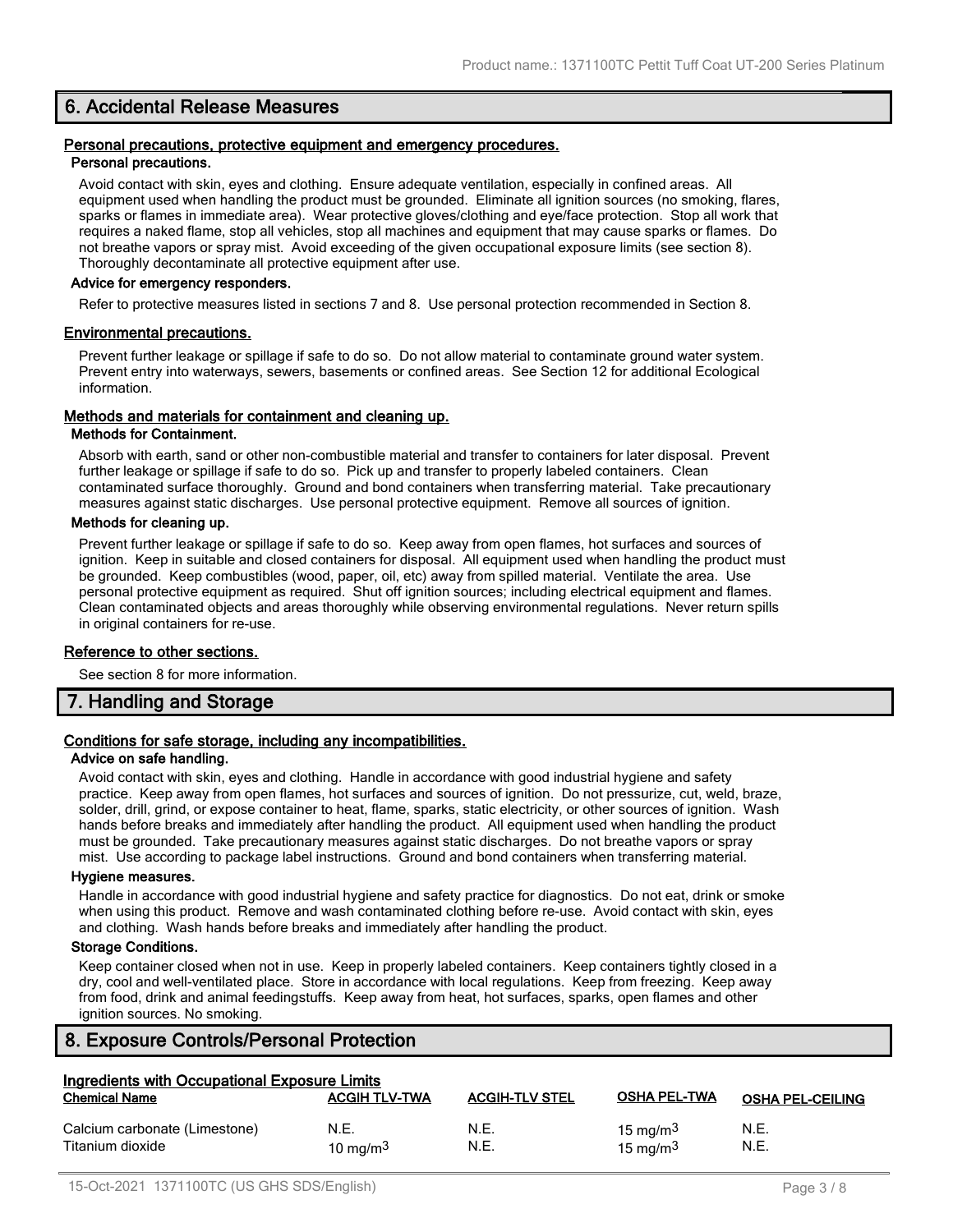Product name.: 1371100TC Pettit Tuff Coat UT-200 Series Platinum

| Zinc oxide    | 2 mg/m <sup>3</sup> | 10 mg/m <sup>3</sup> | 5 mg/m <sup>3</sup> | N.E. |
|---------------|---------------------|----------------------|---------------------|------|
| Talc          | $2 \text{ mg/m}^3$  | N.E.                 | N.E.                | N.E. |
| Triethylamine | $0.5$ ppm           | ppm                  | 25 ppm              | N.E. |

#### **TLV = Threshold Limit Value TWA = Time Weighted Average PEL = Permissible Exposure Limit STEL = Short-Term Exposure Limit N.E. = Not Established**

#### **Engineering Measures.**

Ensure adequate ventilation, especially in confined areas. Apply technical measures to comply with the occupational exposure limits.

#### **Personal protective equipment.**

#### **Eye/Face Protection.**

If splashes are likely to occur, wear:. Face-shield. Safety glasses with side-shields. Tightly fitting safety goggles.

#### **Skin and body protection.**

Use:. Long sleeved clothing. Protective shoes or boots. Solvent-resistant gloves. Solvent-resistant apron and boots. Wear impervious gloves and/or clothing if needed to prevent contact with the material. Gloves must be inspected prior to use. Please observe the instructions regarding permeability and breakthrough time which are provided by the supplier of the gloves. Also take into consideration the specific local conditions under which the product is used, such as the danger of cuts, abrasion. Remove and wash contaminated clothing before re-use.

#### **Respiratory protection.**

In case of inadequate ventilation wear respiratory protection. If exposure limits are exceeded or irritation is experienced, respiratory protection should be worn. Respiratory protection must be provided in accordance with current local regulations.

### **9. Physical and chemical properties.**

### **Information on basic physical and chemical properties.**

| <b>Physical state</b>                     | Liquid                   |
|-------------------------------------------|--------------------------|
| Appearance                                | No Information           |
| Color                                     | Gray                     |
| Odor                                      | No Information           |
| <b>Odor Threshold</b>                     | No Information           |
| рH                                        | No Information           |
| Melting/freezing point., °C (°F)          | No Information           |
| Flash Point., °C (°F)                     | 91 (195.80)              |
| Boiling point/boiling range., °C (°F)     | 100 - 3,000 (212 - 5432) |
| <b>Evaporation rate</b>                   | No Information           |
| <b>Explosive properties.</b>              | No Information           |
| Vapor pressure.                           | No Information           |
| Vapor density.                            | No Information           |
| Specific Gravity. (g/cm <sup>3</sup> )    | 1.209                    |
| Water solubility.                         | No Information           |
| <b>Partition coefficient.</b>             | No Information           |
| Autoignition temperature°C                | No Information           |
| Decomposition Temperature °C.             | No Information           |
| Viscosity, kinematic.                     | $>22$ mm $2/s$           |
| Other information.                        |                          |
| Volatile organic compounds (VOC) content. | 53 $q/L$                 |
| Density, Ib/gal                           | 10.067                   |
|                                           |                          |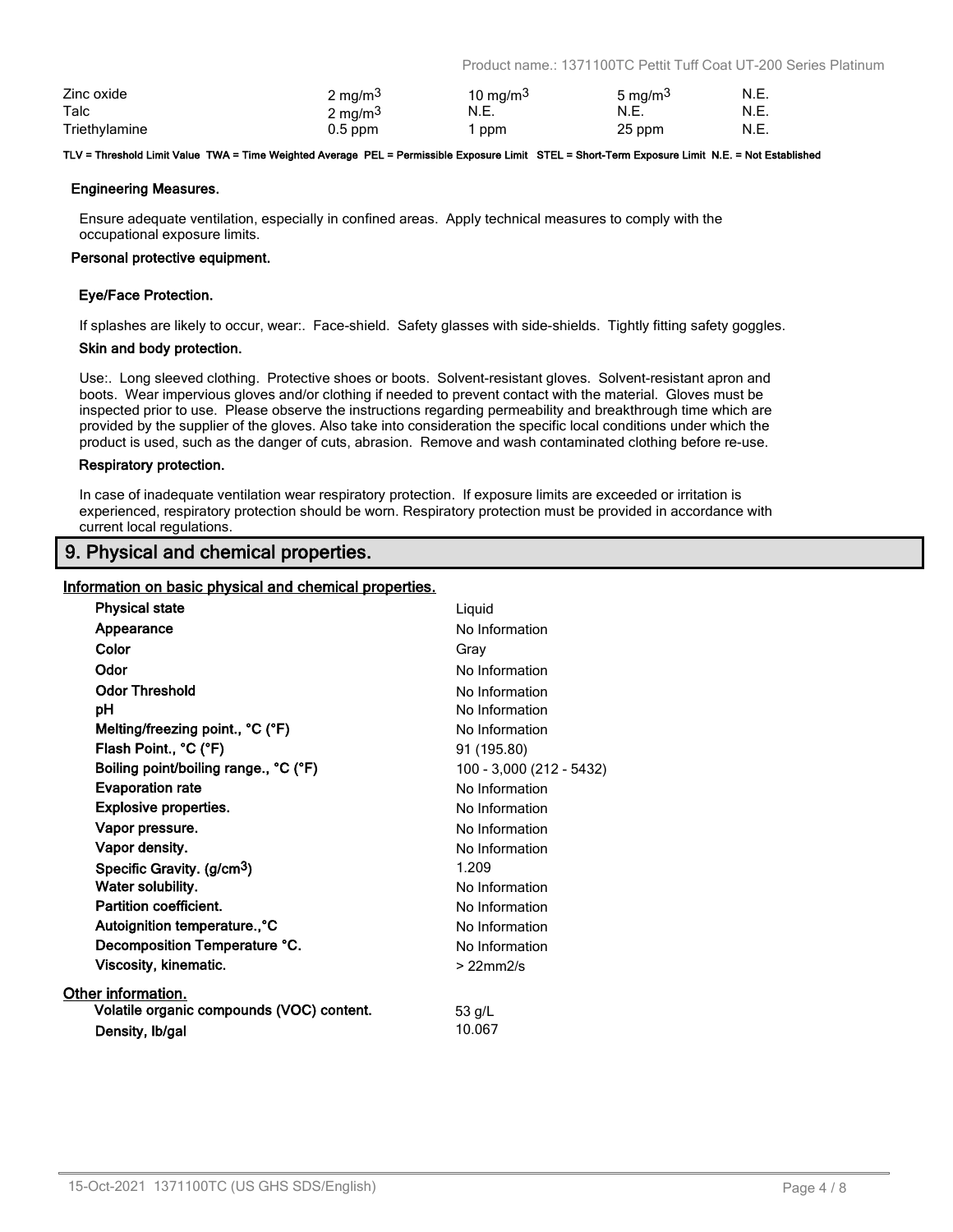### **10. Stability and Reactivity**

### **Reactivity.**

Stable under normal conditions.

### **Chemical stability.**

Stable under recommended storage conditions.

#### **Possibility of hazardous reactions.**

None known based on information supplied.

### **Conditions to Avoid.**

Heat (temperatures above flash point), sparks, ignition points, flames, static electricity. Keep away from heat and sources of ignition. Do not freeze.

#### **Incompatible Materials.**

None known based on information supplied.

### **Hazardous Decomposition Products.**

Thermal decomposition can lead to release of irritating gases and vapours. Possible formation of carbon oxides, nitrogen oxides, and hazardous organic compounds.

### **11. Toxicological Information**

#### **Information on toxicological effects.**

**Acute toxicity. Product Information**

### No Information

### **The following values are calculated based on chapter 3.1 of the GHS document.**

| ATEmix (oral)          |                      | 77,126.3 mg/kg |             |                        |
|------------------------|----------------------|----------------|-------------|------------------------|
| ATEmix (dermal)        |                      | 77,126.3 mg/kg |             |                        |
| Component Information. |                      |                |             |                        |
| CAS-No.                | <b>Chemical Name</b> | LD50 Oral      | LD50 Dermal | <b>LC50</b> Inhalation |

| UAJ-INU.                | <b>UIBIIIUAI INAIIIE</b>                     | LDJV VIJI       | LUJU DUNINGI | LUJU IIIIIalauvII                      |
|-------------------------|----------------------------------------------|-----------------|--------------|----------------------------------------|
| 64742-52-5              | Hydrotreated aliphatic petroleum distillates | 5000            | 5000         | N.I.                                   |
| 111-90-0                | Diethylene glycol monoethyl ether            | 10502 mg/kg Rat | N.I.         | N.I.                                   |
| 1314-13-2               | Zinc oxide                                   | >5000 mg/kg Rat | N.I.         | >5.7 mg/L Rat (Dust)                   |
| 121-44-8                | Triethylamine                                | 460 mg/kg Rat   |              | 415 mg/kg Rabbit 14.5 mg/L Rat (Vapor) |
| 1336-21-6               | Ammonium hydroxide                           | 350 mg/kg Rat   | N.I.         | N.I.                                   |
| $N.I. = No$ Information |                                              |                 |              |                                        |

#### **Skin corrosion/irritation.**

SKIN IRRITANT.

**Eye damage/irritation.**

No Information

### **Respiratory or skin sensitization.**

No Information

### **Ingestion.**

May be harmful if swallowed.

### **Germ cell mutagenicity.**

No Information

### **Carcinogenicity.**

No Information

| CAS-No. | <b>Chemical Name</b>        | <b>IARC</b>   | <b>NTP</b> | OSHA |
|---------|-----------------------------|---------------|------------|------|
|         | 13463-67-7 Titanium dioxide | IARC Group 2B |            |      |

# 14807-96-6 Talc IARC Group 3 - -

# **Reproductive toxicity.**

No Information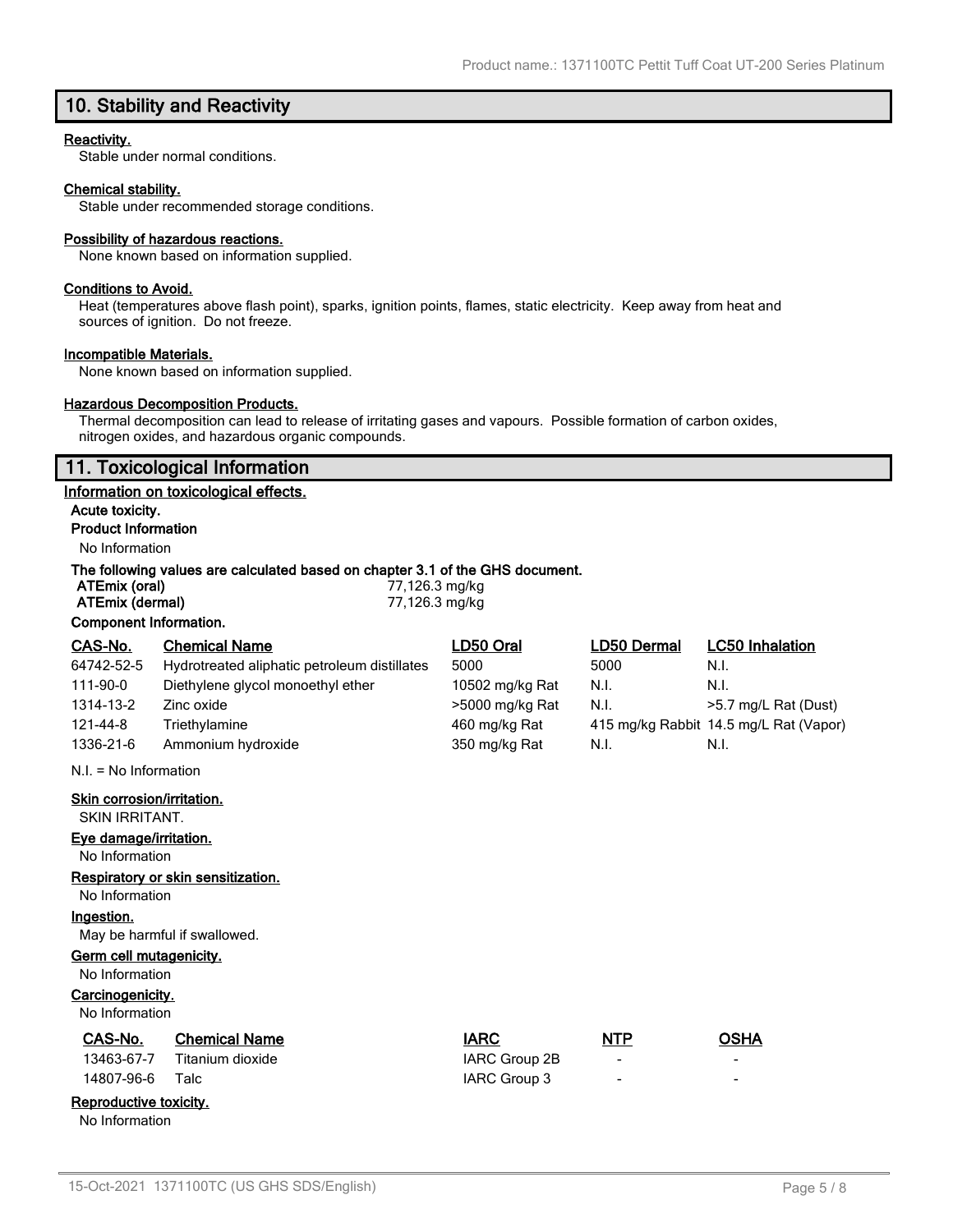### **Specific target organ systemic toxicity (single exposure).**

No Information

### **Specific target organ systemic toxicity (repeated exposure).**

May cause damage to organs through prolonged or repeated exposure.

### **Aspiration hazard.**

No Information

### **Primary Route(s) of Entry**

No Information

### **12. Ecological Information**

#### **Toxicity.**

16.69% of the mixture consists of ingredient(s) of unknown aquatic toxicity

### **Ecotoxicity effects.**

| <b>Chemical Name</b>                                          | Toxicity to algae | <b>Toxicity to fish</b>                                                                                                                                                                                           | Toxicity to daphnia and other<br>aquatic invertebrates                  |
|---------------------------------------------------------------|-------------------|-------------------------------------------------------------------------------------------------------------------------------------------------------------------------------------------------------------------|-------------------------------------------------------------------------|
| Hydrotreated aliphatic petroleum<br>distillates<br>64742-52-5 |                   | LC50 96 h Oncorhynchus mykiss<br>>5000 mg/L                                                                                                                                                                       | EC50 48 h Daphnia magna<br>>1000 mg/L                                   |
| Diethylene glycol monoethyl<br>ether<br>111-90-0              |                   | LC50 96 h Lepomis macrochirus<br>10000 mg/L, LC50 96 h Lepomis<br>macrochirus 19100 - 23900 mg/<br>L, LC50 96 h Oncorhynchus<br>mykiss 11400 - 15700 mg/L,<br>LC50 96 h Pimephales promelas<br>11600 - 16700 mg/L | EC50 48 h Daphnia magna 3940<br>$-4670$ mg/L                            |
| Zinc oxide<br>1314-13-2                                       |                   | LC50 96 h Danio rerio 1.55 mg/L                                                                                                                                                                                   |                                                                         |
| Talc<br>14807-96-6                                            |                   | LC50 96 h Brachydanio rerio<br>$>100$ g/L                                                                                                                                                                         |                                                                         |
| Triethylamine<br>121-44-8                                     |                   | LC50 96 h Pimephales promelas<br>43.7 mg/L                                                                                                                                                                        | EC50 48 h Daphnia magna 200<br>mg/L                                     |
| Ammonium hydroxide<br>1336-21-6                               |                   | LC50 96 h Pimephales promelas<br>$8.2 \text{ mg/L}$                                                                                                                                                               | EC50 48 h water flea 0.66 mg/L,<br>EC50 48 h Daphnia pulex 0.66<br>mg/L |

### **Persistence and degradability.**

No data are available on the product itself.

### **Bioaccumulative potential.**

Discharge into the environment must be avoided.

Triethylamine

#### **CAS-No. Chemical Name log POW**

|  | 111-90-0 |  |
|--|----------|--|
|  | 121-44-8 |  |

### **Mobility in soil.**

No information

### **Other adverse effects.**

No information

### **13. Disposal Considerations**

### **Waste Disposal Guidance.**

Disposal should be in accordance with applicable regional, national and local laws and regulations.

Empty containers should be taken to an approved waste handling site for recycling or disposal.

### **14. Transport Information**

### **DOT**

1.00 Diethylene glycol monoethyl ether -0.8<br>1.45 Triethylamine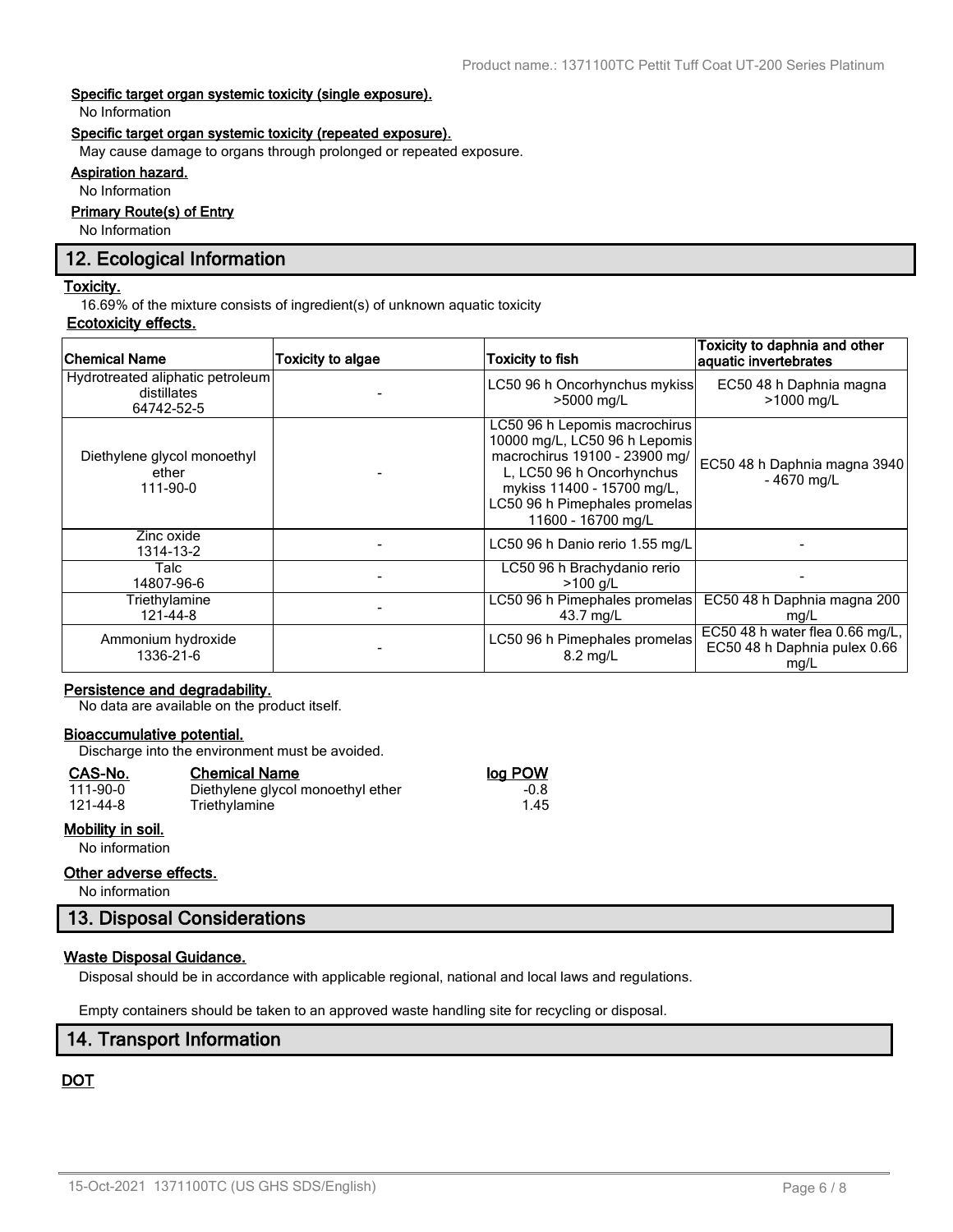| <b>Shipping Name:</b>          | Combustible Liquid, n.o.s.                                                                |
|--------------------------------|-------------------------------------------------------------------------------------------|
| <b>Hazard Class:</b>           | Comb lig.                                                                                 |
| UN/NA Number:                  | NA1993                                                                                    |
| <b>Packing Group:</b>          | Ш                                                                                         |
| <b>Additional Information:</b> | LTD QTY: This product may be reclassified as "limited quantity" per 49 CFR 173.150 (b)(3) |
| IMDG                           | No Information                                                                            |
| <b>Additional Information:</b> | Not regulated                                                                             |
| IATA                           | No Information                                                                            |
| <b>Additional Information:</b> | Not regulated                                                                             |

# **15. Regulatory Information**

### **International Inventories:**

| <b>TSCA</b>          | Complies                                                                                          |
|----------------------|---------------------------------------------------------------------------------------------------|
| <b>DSL</b>           |                                                                                                   |
| <b>DSL/NDSL</b>      |                                                                                                   |
| <b>EINECS/ELINCS</b> |                                                                                                   |
| <b>ENCS</b>          |                                                                                                   |
| <b>IECSC</b>         |                                                                                                   |
| <b>KECI</b>          |                                                                                                   |
| <b>PICCS</b>         |                                                                                                   |
| <b>AICS</b>          |                                                                                                   |
| <b>NZIOC</b>         |                                                                                                   |
| <b>TCSI</b>          |                                                                                                   |
| <b>TSCA</b>          | United States Toxic Substances Control Act Section 8(b) Inventory.                                |
| <b>DSL</b>           | Canadian Domestic Substances List.                                                                |
| <b>DSL/NDSL</b>      | Canadian Domestic Substances List/Canadian Non-Domestic Substances List                           |
| <b>EINECS/ELINCS</b> | European Inventory of Existing Chemical Substances/European List of Notified Chemical Substances. |
| <b>ENCS</b>          | Japan Existing and New Chemical Substances.                                                       |
| <b>IECSC</b>         | China Inventory of Existing Chemical Substances.                                                  |
| <b>KECL</b>          | Korean Existing and Evaluated Chemical Substances.                                                |
| <b>PICCS</b>         | Philippines Inventory of Chemicals and Chemical Substances.                                       |
| <b>AICS</b>          | Australian Inventory of Chemical Substances.                                                      |
| <b>NZIoC</b>         | New Zealand Inventory of Chemicals.                                                               |
| <b>TCSI</b>          | Taiwan Chemical Substance Inventory                                                               |

# **U.S. Federal Regulations:**

### **SARA SECTION 313:**

This product does not contain any chemicals that are subject to the reporting requirements of SARA 313. **TOXIC SUBSTANCES CONTROL ACT 12(b):**

This product does not contain any chemicals that are subject to the reporting requirements of TSCA 12(b).

### **CALIFORNIA PROPOSITION 65 CARCINOGENS**



Warning: The following ingredients present in the product are known to the state of California to cause Cancer:.

**Chemical Name CAS-No.** Titanium dioxide 13463-67-7<br>Carbon black 1333-86-4 Carbon black